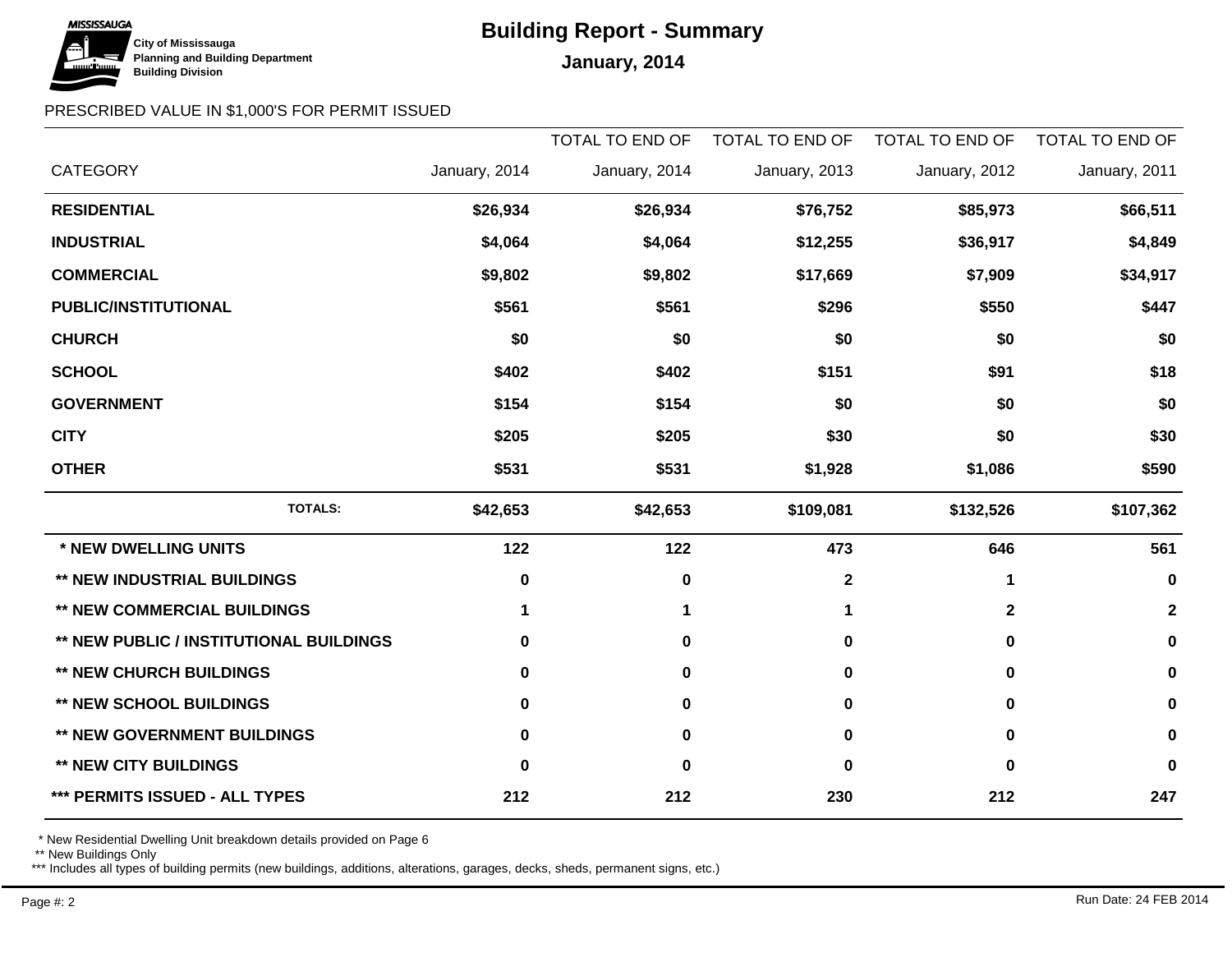

# **Building Report - Summary**

## **February, 2014**

### PRESCRIBED VALUE IN \$1,000'S FOR PERMIT ISSUED

|                                         |                | TOTAL TO END OF | TOTAL TO END OF | TOTAL TO END OF | TOTAL TO END OF |
|-----------------------------------------|----------------|-----------------|-----------------|-----------------|-----------------|
| <b>CATEGORY</b>                         | February, 2014 | February, 2014  | February, 2013  | February, 2012  | February, 2011  |
| <b>RESIDENTIAL</b>                      | \$6,013        | \$32,947        | \$83,037        | \$92,228        | \$68,603        |
| <b>INDUSTRIAL</b>                       | \$28,492       | \$32,556        | \$17,025        | \$48,929        | \$6,953         |
| <b>COMMERCIAL</b>                       | \$9,651        | \$19,453        | \$47,137        | \$22,568        | \$37,909        |
| <b>PUBLIC/INSTITUTIONAL</b>             | \$43           | \$604           | \$1,206         | \$1,084         | \$531           |
| <b>CHURCH</b>                           | \$0            | \$0             | \$1,520         | \$0             | \$20            |
| <b>SCHOOL</b>                           | \$123          | \$525           | \$178           | \$532           | \$734           |
| <b>GOVERNMENT</b>                       | \$0            | \$154           | \$27            | \$30            | \$43,235        |
| <b>CITY</b>                             | \$0            | \$205           | \$60            | \$60            | \$1,629         |
| <b>OTHER</b>                            | \$1,185        | \$1,716         | \$3,169         | \$2,596         | \$1,079         |
| <b>TOTALS:</b>                          | \$45,507       | \$88,160        | \$153,359       | \$168,027       | \$160,693       |
| * NEW DWELLING UNITS                    | 5              | 127             | 477             | 654             | 564             |
| <b>** NEW INDUSTRIAL BUILDINGS</b>      | 1              | 1               | $\mathbf 2$     | 1               | 0               |
| <b>** NEW COMMERCIAL BUILDINGS</b>      | 0              | 1               | 3               | 4               | $\mathbf{2}$    |
| ** NEW PUBLIC / INSTITUTIONAL BUILDINGS | 0              | 0               | 0               | 0               | 0               |
| <b>** NEW CHURCH BUILDINGS</b>          | 0              | $\mathbf 0$     | 0               | $\bf{0}$        | 1               |
| <b>** NEW SCHOOL BUILDINGS</b>          | 0              | 0               | 0               | 0               | 0               |
| ** NEW GOVERNMENT BUILDINGS             | 0              | $\mathbf 0$     | 0               | $\bf{0}$        | 1               |
| <b>** NEW CITY BUILDINGS</b>            | 0              | $\bf{0}$        | U               | 0               | 3               |
| *** PERMITS ISSUED - ALL TYPES          | 214            | 426             | 410             | 418             | 434             |

\* New Residential Dwelling Unit breakdown details provided on Page 6

\*\* New Buildings Only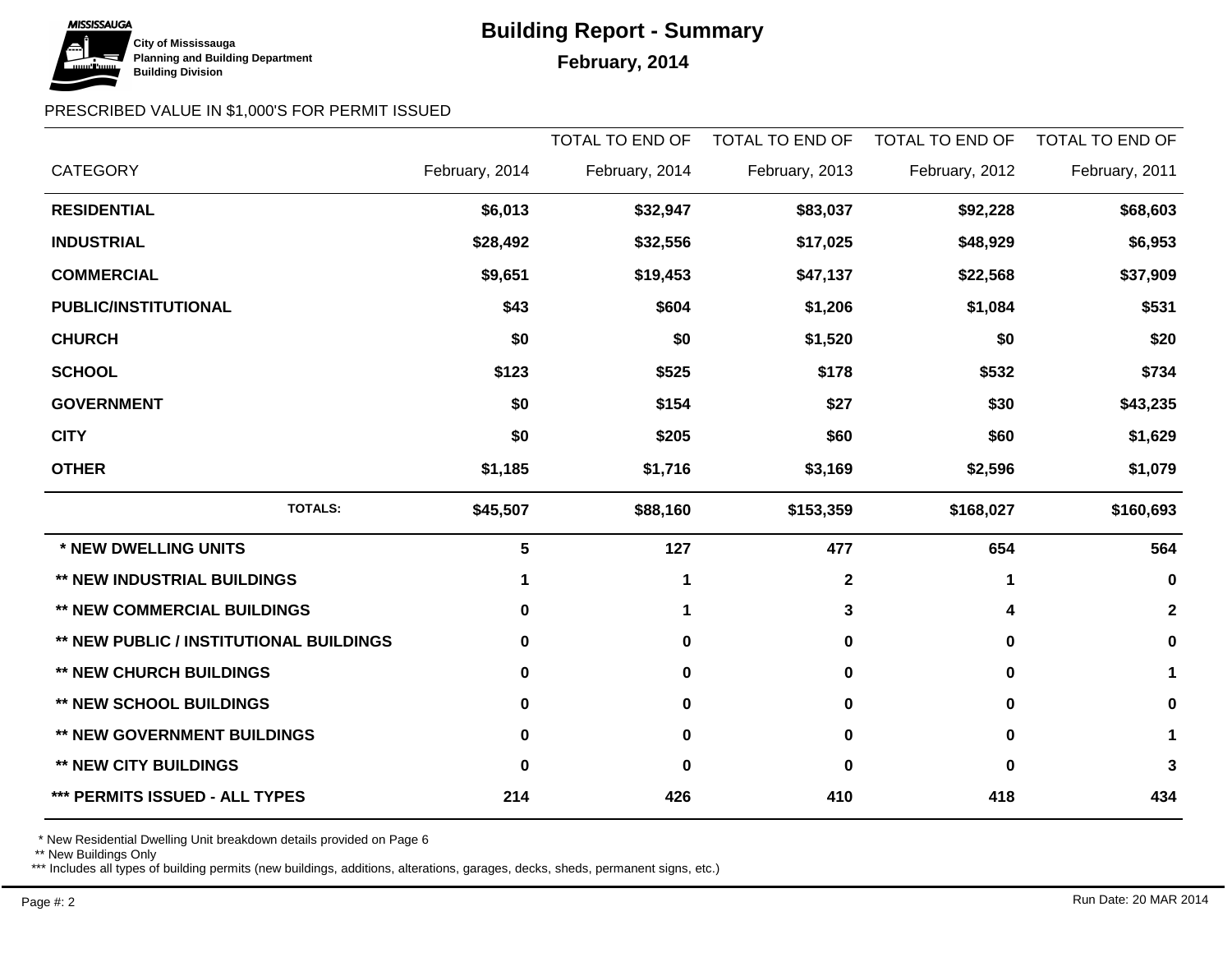

### PRESCRIBED VALUE IN \$1,000'S FOR PERMIT ISSUED

|                                                |             | TOTAL TO END OF | TOTAL TO END OF | <b>TOTAL TO END OF</b> | TOTAL TO END OF |
|------------------------------------------------|-------------|-----------------|-----------------|------------------------|-----------------|
| <b>CATEGORY</b>                                | March, 2014 | March, 2014     | March, 2013     | March, 2012            | March, 2011     |
| <b>RESIDENTIAL</b>                             | \$15,538    | \$48,485        | \$90,720        | \$150,639              | \$95,207        |
| <b>INDUSTRIAL</b>                              | \$16,201    | \$48,757        | \$32,687        | \$54,093               | \$9,150         |
| <b>COMMERCIAL</b>                              | \$77,652    | \$97,105        | \$53,493        | \$32,598               | \$55,420        |
| PUBLIC/INSTITUTIONAL                           | \$3,749     | \$4,353         | \$1,206         | \$1,480                | \$551           |
| <b>CHURCH</b>                                  | \$458       | \$458           | \$1,520         | \$0                    | \$61            |
| <b>SCHOOL</b>                                  | \$3,749     | \$4,274         | \$1,970         | \$2,330                | \$764           |
| <b>GOVERNMENT</b>                              | \$40        | \$194           | \$459           | \$30                   | \$53,395        |
| <b>CITY</b>                                    | \$83        | \$288           | \$64            | \$140                  | \$1,675         |
| <b>OTHER</b>                                   | \$1,191     | \$2,907         | \$5,102         | \$3,739                | \$2,162         |
| <b>TOTALS:</b>                                 | \$118,661   | \$206,821       | \$187,221       | \$245,049              | \$218,385       |
| * NEW DWELLING UNITS                           | 29          | 156             | 482             | 1,048                  | 764             |
| ** NEW INDUSTRIAL BUILDINGS                    | 1           | $\mathbf 2$     | 4               | $\mathbf{2}$           | $\mathbf{2}$    |
| <b>** NEW COMMERCIAL BUILDINGS</b>             | 3           | 4               | 4               | $\overline{7}$         | 6               |
| <b>** NEW PUBLIC / INSTITUTIONAL BUILDINGS</b> | 0           | $\mathbf 0$     | 0               | 0                      | 0               |
| <b>** NEW CHURCH BUILDINGS</b>                 | $\bf{0}$    | $\mathbf 0$     | 0               | 0                      | 1               |
| <b>** NEW SCHOOL BUILDINGS</b>                 | $\bf{0}$    | $\mathbf 0$     | 1               | 0                      | 0               |
| ** NEW GOVERNMENT BUILDINGS                    | 0           | $\pmb{0}$       | 0               | $\bf{0}$               | $\mathbf 1$     |
| <b>** NEW CITY BUILDINGS</b>                   | 0           | $\mathbf 0$     | 0               | 0                      | 3               |
| *** PERMITS ISSUED - ALL TYPES                 | 280         | 706             | 597             | 673                    | 702             |

\* New Residential Dwelling Unit breakdown details provided on Page 6

\*\* New Buildings Only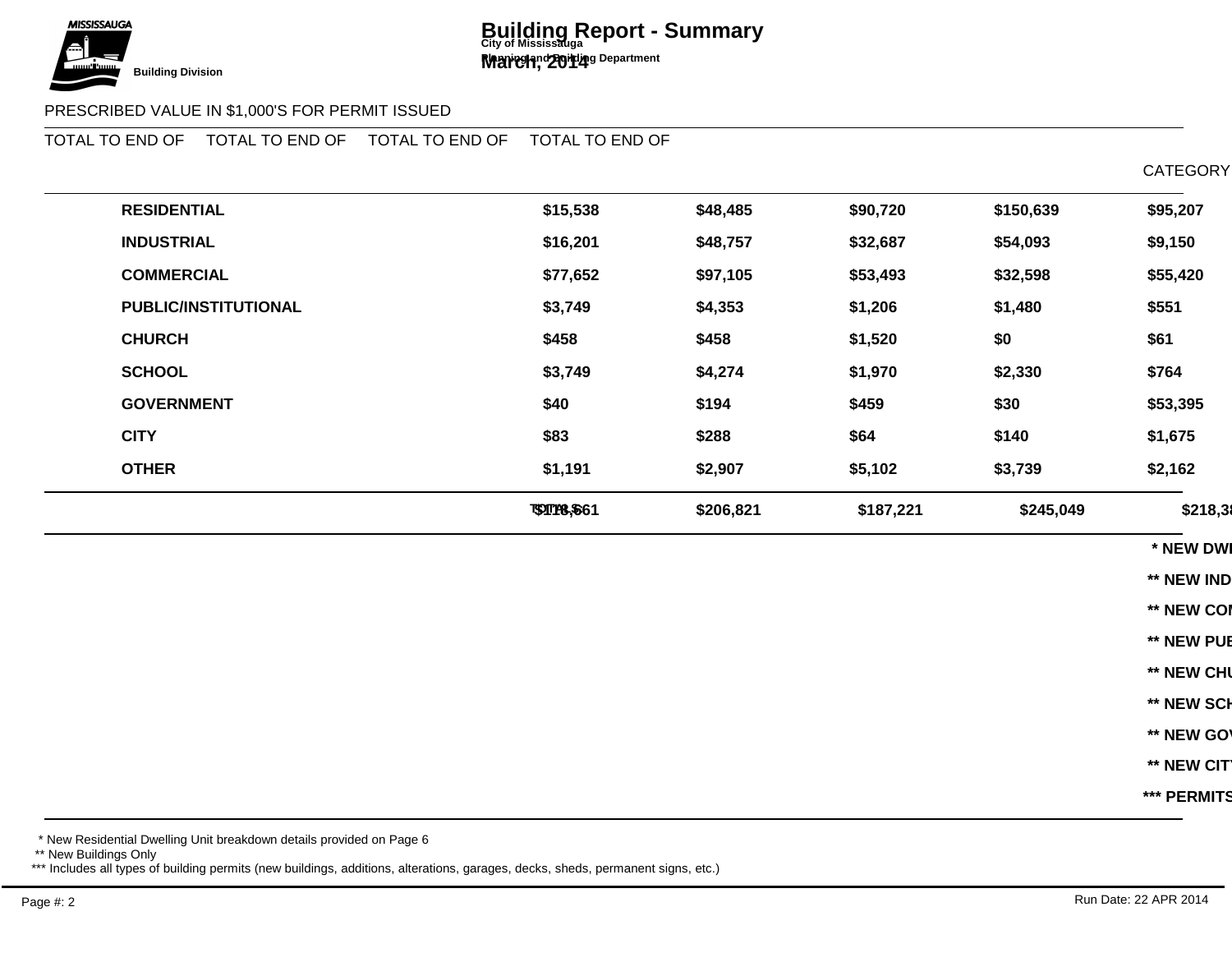

## **Building Report - Summary**

### PRESCRIBED VALUE IN \$1,000'S FOR PERMIT ISSUED

|                                                |             | TOTAL TO END OF | TOTAL TO END OF | TOTAL TO END OF | <b>TOTAL TO END OF</b> |
|------------------------------------------------|-------------|-----------------|-----------------|-----------------|------------------------|
| <b>CATEGORY</b>                                | April, 2014 | April, 2014     | April, 2013     | April, 2012     | April, 2011            |
| <b>RESIDENTIAL</b>                             | \$24,664    | \$73,149        | \$146,751       | \$165,375       | \$116,656              |
| <b>INDUSTRIAL</b>                              | \$11,244    | \$60,001        | \$35,468        | \$66,438        | \$14,564               |
| <b>COMMERCIAL</b>                              | \$59,727    | \$156,832       | \$69,283        | \$39,782        | \$78,736               |
| <b>PUBLIC/INSTITUTIONAL</b>                    | \$61        | \$4,414         | \$1,237         | \$1,785         | \$733                  |
| <b>CHURCH</b>                                  | \$0         | \$458           | \$1,884         | \$0             | \$61                   |
| <b>SCHOOL</b>                                  | \$1,268     | \$5,542         | \$4,567         | \$4,858         | \$953                  |
| <b>GOVERNMENT</b>                              | \$0         | \$194           | \$459           | \$30            | \$53,395               |
| <b>CITY</b>                                    | \$170       | \$458           | \$913           | \$186           | \$1,807                |
| <b>OTHER</b>                                   | \$1,243     | \$4,150         | \$7,741         | \$4,380         | \$3,051                |
| <b>TOTALS:</b>                                 | \$98,377    | \$305,198       | \$268,303       | \$282,834       | \$269,956              |
| * NEW DWELLING UNITS                           | 41          | 197             | 849             | 1,072           | 868                    |
| <b>** NEW INDUSTRIAL BUILDINGS</b>             | $\bf{0}$    | $\mathbf 2$     | 4               | 3               | $\mathbf{2}$           |
| <b>** NEW COMMERCIAL BUILDINGS</b>             | 1           | 5               | 5               | 8               | 10                     |
| <b>** NEW PUBLIC / INSTITUTIONAL BUILDINGS</b> | 0           | $\mathbf 0$     | 0               | 0               | 0                      |
| <b>** NEW CHURCH BUILDINGS</b>                 | 0           | $\mathbf 0$     | 0               | 0               | 1                      |
| <b>** NEW SCHOOL BUILDINGS</b>                 | 0           | $\bf{0}$        | 1               | 1               | 0                      |
| <b>** NEW GOVERNMENT BUILDINGS</b>             | 0           | 0               | 0               | 0               | $\mathbf 1$            |
| <b>** NEW CITY BUILDINGS</b>                   | 0           | 0               | 0               | 0               | 3                      |
| *** PERMITS ISSUED - ALL TYPES                 | 310         | 1,016           | 837             | 880             | 959                    |

\* New Residential Dwelling Unit breakdown details provided on Page 6

\*\* New Buildings Only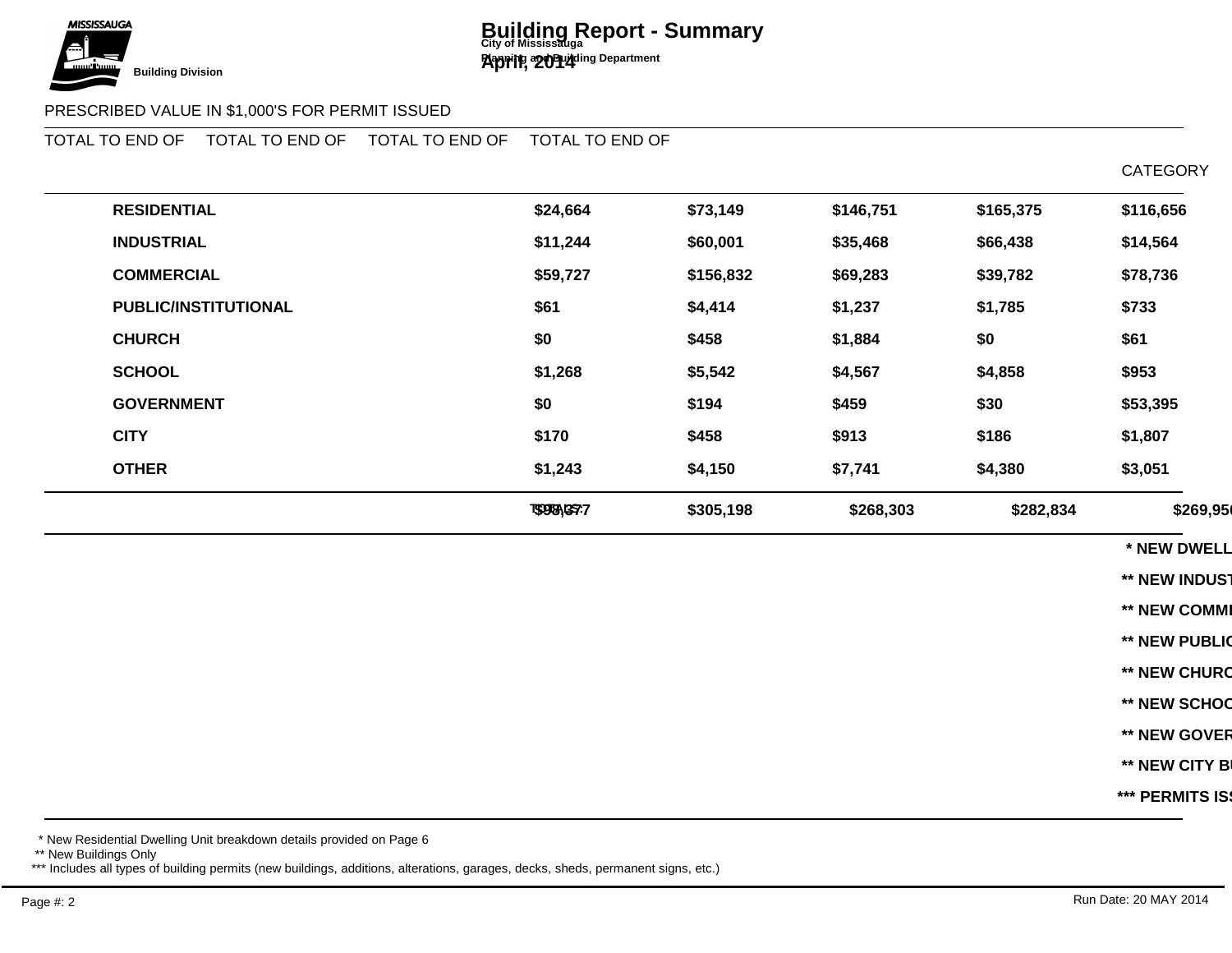

### PRESCRIBED VALUE IN \$1,000'S FOR PERMIT ISSUED

|                                                |             | <b>TOTAL TO END OF</b> | TOTAL TO END OF | <b>TOTAL TO END OF</b> | <b>TOTAL TO END OF</b>  |
|------------------------------------------------|-------------|------------------------|-----------------|------------------------|-------------------------|
| <b>CATEGORY</b>                                | May, 2014   | May, 2014              | May, 2013       | May, 2012              | May, 2011               |
| <b>RESIDENTIAL</b>                             | \$49,378    | \$122,527              | \$159,219       | \$182,959              | \$179,302               |
| <b>INDUSTRIAL</b>                              | \$65,314    | \$125,315              | \$41,322        | \$71,635               | \$61,188                |
| <b>COMMERCIAL</b>                              | \$37,963    | \$194,795              | \$80,881        | \$54,910               | \$86,483                |
| PUBLIC/INSTITUTIONAL                           | \$83        | \$4,497                | \$1,803         | \$3,781                | \$3,093                 |
| <b>CHURCH</b>                                  | \$160       | \$618                  | \$1,913         | \$12                   | \$113                   |
| <b>SCHOOL</b>                                  | \$1,959     | \$7,501                | \$8,642         | \$5,755                | \$19,904                |
| <b>GOVERNMENT</b>                              | \$30        | \$224                  | \$459           | \$57                   | \$53,395                |
| <b>CITY</b>                                    | \$211       | \$669                  | \$1,005         | \$271                  | \$2,546                 |
| <b>OTHER</b>                                   | \$1,032     | \$5,182                | \$9,710         | \$6,118                | \$3,961                 |
| <b>TOTALS:</b>                                 | \$156,130   | \$461,328              | \$304,954       | \$325,498              | \$409,985               |
| * NEW DWELLING UNITS                           | 134         | 331                    | 867             | 1,093                  | 1,194                   |
| <b>** NEW INDUSTRIAL BUILDINGS</b>             | $\mathbf 2$ | 4                      | 4               | 3                      | $\overline{\mathbf{7}}$ |
| <b>** NEW COMMERCIAL BUILDINGS</b>             | 3           | 8                      | $\overline{7}$  | 12                     | 13                      |
| <b>** NEW PUBLIC / INSTITUTIONAL BUILDINGS</b> | 0           | $\pmb{0}$              | 0               | $\bf{0}$               | 1                       |
| <b>** NEW CHURCH BUILDINGS</b>                 | 0           | $\mathbf 0$            | 0               | 0                      | 1                       |
| <b>** NEW SCHOOL BUILDINGS</b>                 | 0           | $\mathbf 0$            | 1               | 1                      | 1                       |
| ** NEW GOVERNMENT BUILDINGS                    | 0           | $\pmb{0}$              | 0               | $\bf{0}$               | 1                       |
| <b>** NEW CITY BUILDINGS</b>                   | 0           | 0                      | 0               | $\bf{0}$               | 3                       |
| *** PERMITS ISSUED - ALL TYPES                 | 325         | 1,341                  | 1,107           | 1,180                  | 1,260                   |

\* New Residential Dwelling Unit breakdown details provided on Page 6

\*\* New Buildings Only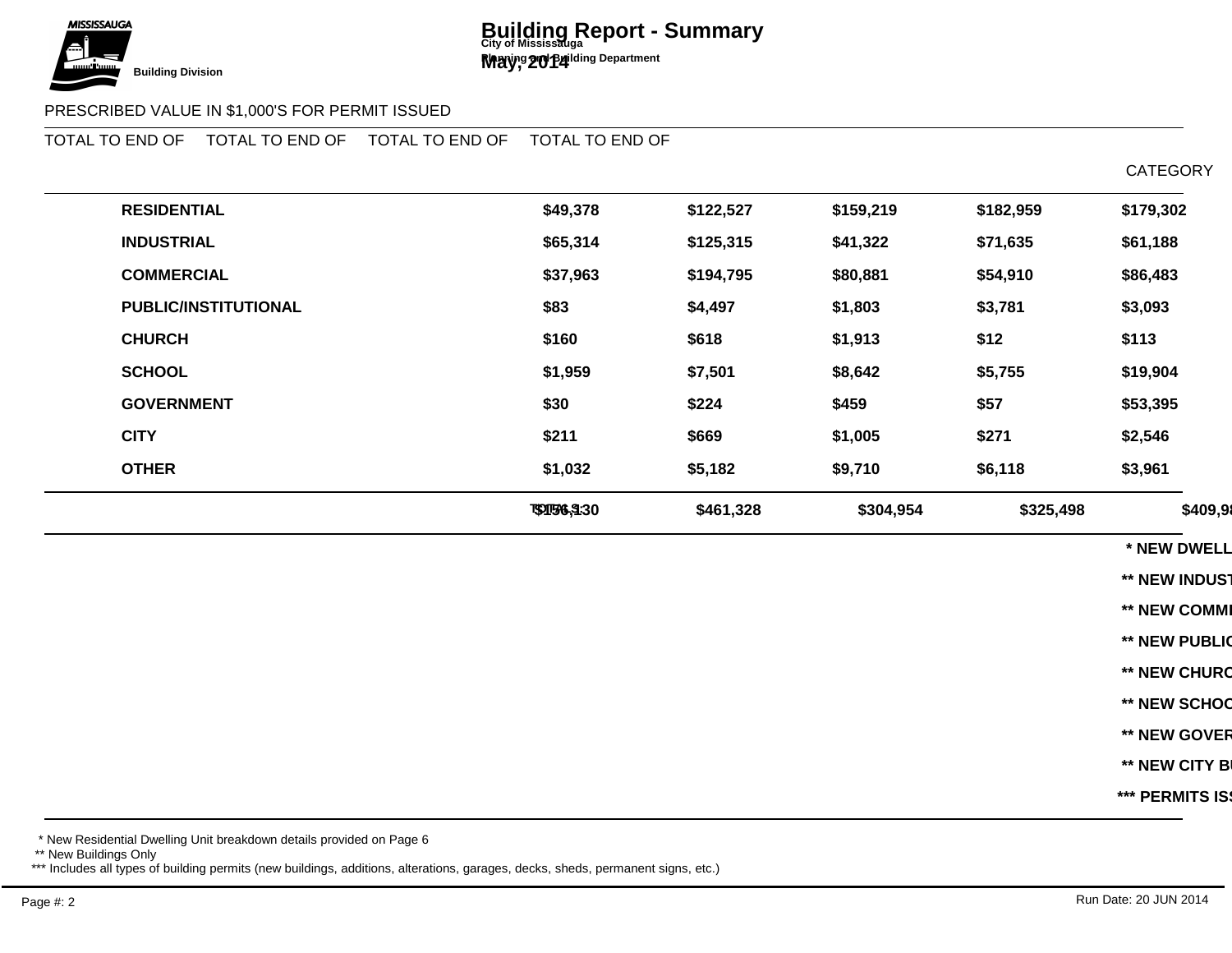

## PRESCRIBED VALUE IN \$1,000'S FOR PERMIT ISSUED

|                                                |              | <b>TOTAL TO END OF</b> | TOTAL TO END OF | <b>TOTAL TO END OF</b> | <b>TOTAL TO END OF</b> |
|------------------------------------------------|--------------|------------------------|-----------------|------------------------|------------------------|
| <b>CATEGORY</b>                                | June, 2014   | June, 2014             | June, 2013      | June, 2012             | June, 2011             |
| <b>RESIDENTIAL</b>                             | \$59,004     | \$181,531              | \$176,721       | \$206,039              | \$193,372              |
| <b>INDUSTRIAL</b>                              | \$10,311     | \$135,626              | \$46,131        | \$80,910               | \$69,893               |
| <b>COMMERCIAL</b>                              | \$46,409     | \$241,204              | \$93,067        | \$78,827               | \$95,596               |
| <b>PUBLIC/INSTITUTIONAL</b>                    | \$556        | \$5,053                | \$1,896         | \$3,847                | \$3,541                |
| <b>CHURCH</b>                                  | \$2,194      | \$2,812                | \$1,923         | \$44                   | \$113                  |
| <b>SCHOOL</b>                                  | \$16,145     | \$23,646               | \$34,105        | \$8,093                | \$20,550               |
| <b>GOVERNMENT</b>                              | \$42         | \$266                  | \$459           | \$106                  | \$53,705               |
| <b>CITY</b>                                    | \$606        | \$1,275                | \$3,810         | \$529                  | \$6,686                |
| <b>OTHER</b>                                   | \$1,857      | \$7,039                | \$11,616        | \$7,284                | \$6,766                |
| <b>TOTALS:</b>                                 | \$137,124    | \$598,452              | \$369,728       | \$385,679              | \$450,222              |
| * NEW DWELLING UNITS                           | 148          | 479                    | 885             | 1,133                  | 1,224                  |
| <b>** NEW INDUSTRIAL BUILDINGS</b>             | 0            | 4                      | 4               | $\overline{7}$         | 8                      |
| <b>** NEW COMMERCIAL BUILDINGS</b>             | $\mathbf{2}$ | 10                     | 8               | 16                     | 17                     |
| <b>** NEW PUBLIC / INSTITUTIONAL BUILDINGS</b> | 1            | $\mathbf 1$            | 0               | $\bf{0}$               | $\mathbf{2}$           |
| <b>** NEW CHURCH BUILDINGS</b>                 | 0            | $\mathbf 0$            | 0               | $\bf{0}$               | 1                      |
| <b>** NEW SCHOOL BUILDINGS</b>                 | 1            | 1                      | $\mathbf 2$     | 1                      | 1                      |
| ** NEW GOVERNMENT BUILDINGS                    | 0            | $\mathbf 0$            | 0               | 0                      | 1                      |
| <b>** NEW CITY BUILDINGS</b>                   | 0            | $\mathbf 0$            |                 | 0                      | 10                     |
| *** PERMITS ISSUED - ALL TYPES                 | 376          | 1,717                  | 1,472           | 1,491                  | 1,629                  |

\* New Residential Dwelling Unit breakdown details provided on Page 6

\*\* New Buildings Only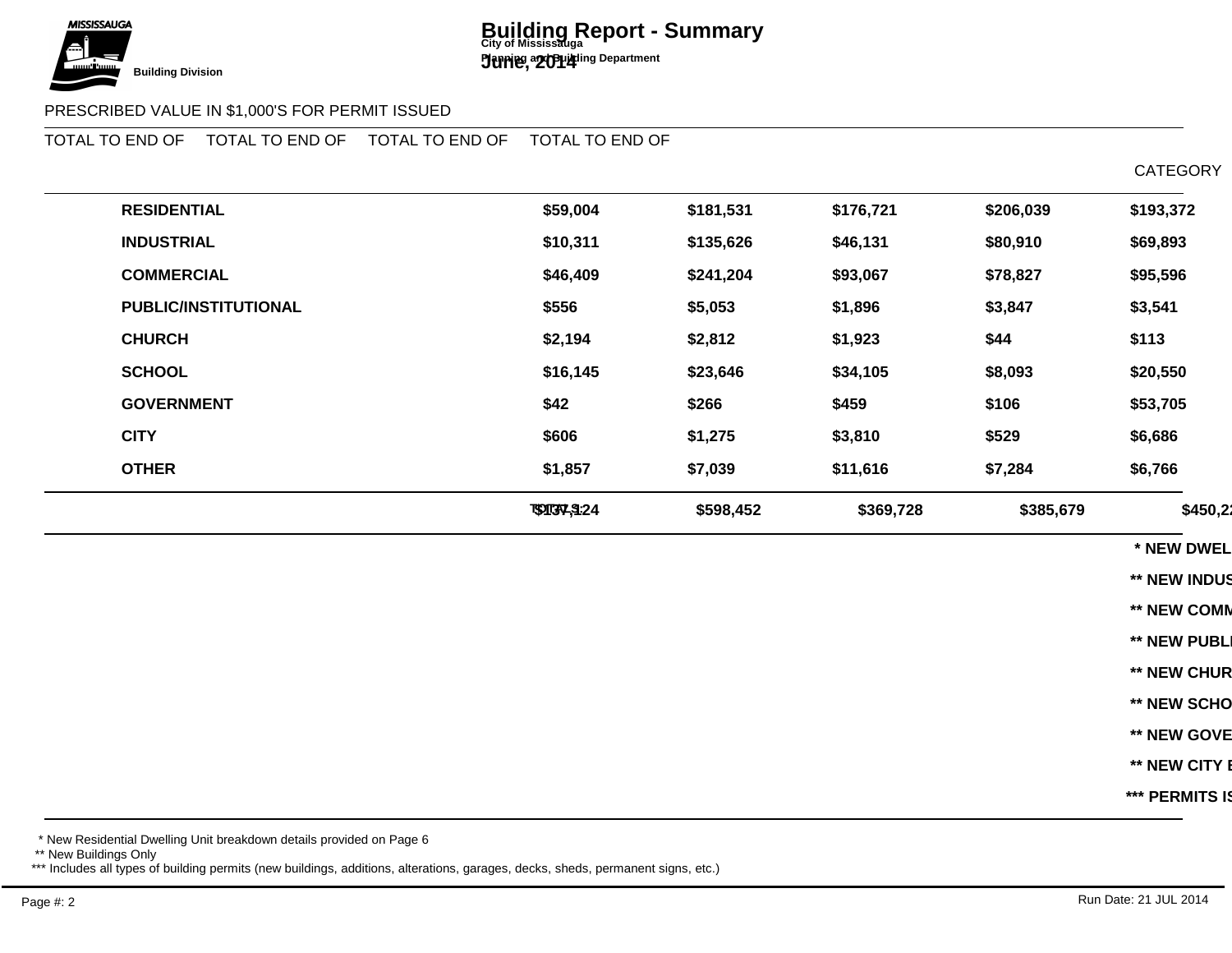

## PRESCRIBED VALUE IN \$1,000'S FOR PERMIT ISSUED

|                                                |            | <b>TOTAL TO END OF</b> | TOTAL TO END OF | TOTAL TO END OF  | TOTAL TO END OF |
|------------------------------------------------|------------|------------------------|-----------------|------------------|-----------------|
| <b>CATEGORY</b>                                | July, 2014 | July, 2014             | July, 2013      | July, 2012       | July, 2011      |
| <b>RESIDENTIAL</b>                             | \$14,715   | \$196,246              | \$217,718       | \$227,771        | \$323,213       |
| <b>INDUSTRIAL</b>                              | \$16,991   | \$152,617              | \$58,946        | \$85,622         | \$79,911        |
| <b>COMMERCIAL</b>                              | \$17,115   | \$258,319              | \$148,698       | \$103,967        | \$108,247       |
| PUBLIC/INSTITUTIONAL                           | \$84       | \$5,137                | \$4,147         | \$3,886          | \$4,078         |
| <b>CHURCH</b>                                  | \$0        | \$2,812                | \$1,923         | \$75             | \$113           |
| <b>SCHOOL</b>                                  | \$4,417    | \$28,063               | \$38,969        | \$12,194         | \$22,141        |
| <b>GOVERNMENT</b>                              | \$136      | \$402                  | \$459           | \$514            | \$53,705        |
| <b>CITY</b>                                    | \$168      | \$1,443                | \$4,233         | \$782            | \$6,938         |
| <b>OTHER</b>                                   | \$1,443    | \$8,482                | \$13,886        | \$8,875          | \$8,582         |
| <b>TOTALS:</b>                                 | \$55,069   | \$653,521              | \$488,979       | \$443,686        | \$606,928       |
| * NEW DWELLING UNITS                           | 17         | 496                    | 1,001           | 1,182            | 2,214           |
| <b>** NEW INDUSTRIAL BUILDINGS</b>             | 1          | 5                      | 4               | $\boldsymbol{9}$ | 9               |
| <b>** NEW COMMERCIAL BUILDINGS</b>             | $\bf{0}$   | 10                     | 12              | 18               | 18              |
| <b>** NEW PUBLIC / INSTITUTIONAL BUILDINGS</b> | 0          | $\mathbf 1$            | 0               | 0                | $\mathbf{2}$    |
| <b>** NEW CHURCH BUILDINGS</b>                 | 0          | $\mathbf 0$            | 0               | 0                | 1               |
| <b>** NEW SCHOOL BUILDINGS</b>                 | 0          | $\blacktriangleleft$   | $\mathbf 2$     | 1                | 1               |
| ** NEW GOVERNMENT BUILDINGS                    | 0          | $\mathbf 0$            | 0               | 0                | 1               |
| <b>** NEW CITY BUILDINGS</b>                   | 0          | $\bf{0}$               |                 | 0                | 10              |
| *** PERMITS ISSUED - ALL TYPES                 | 345        | 2,062                  | 1,812           | 1,788            | 2,047           |

\* New Residential Dwelling Unit breakdown details provided on Page 6

\*\* New Buildings Only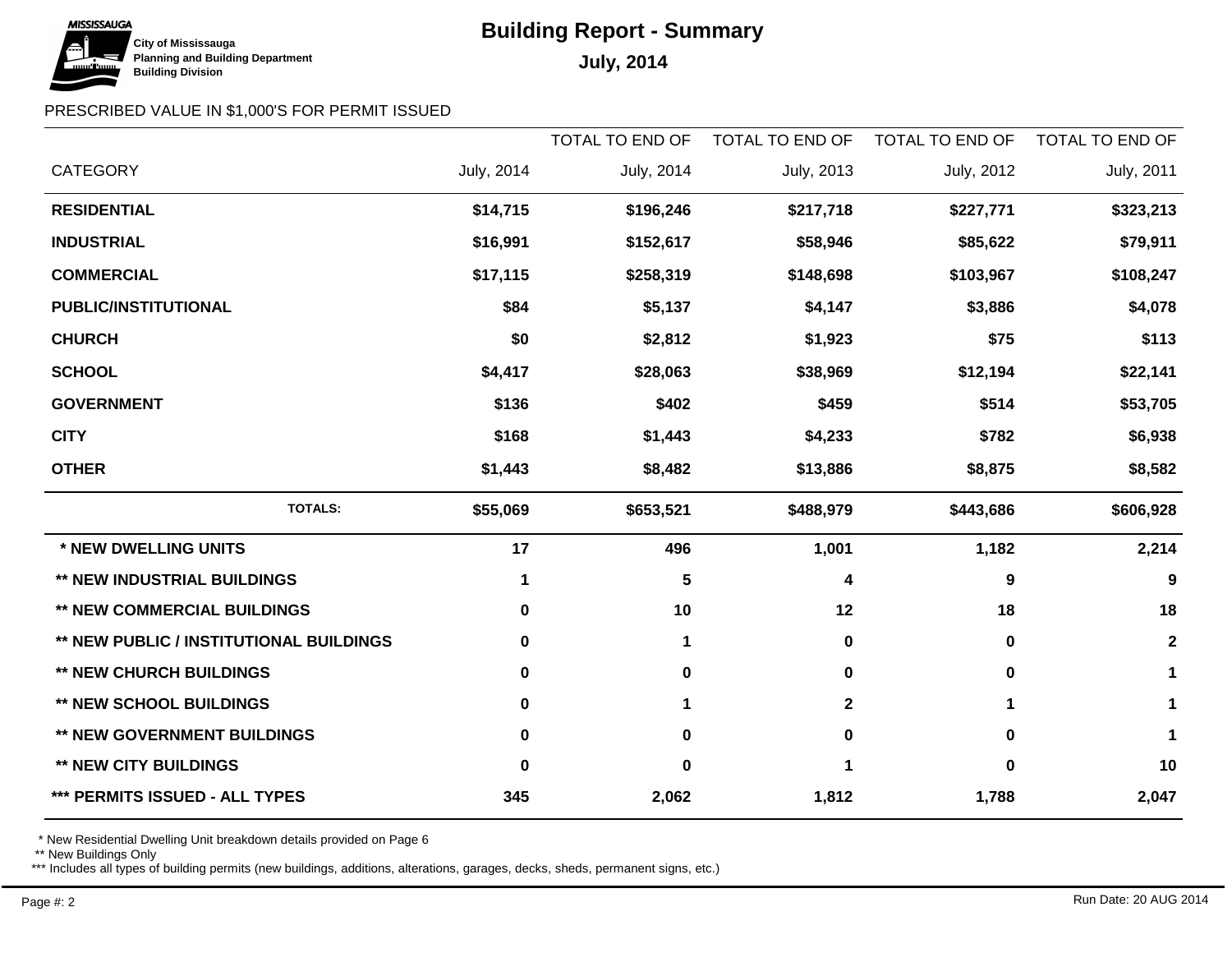

# **Building Report - Summary**

### PRESCRIBED VALUE IN \$1,000'S FOR PERMIT ISSUED

|                                         |              | <b>TOTAL TO END OF</b> | TOTAL TO END OF | TOTAL TO END OF | <b>TOTAL TO END OF</b> |
|-----------------------------------------|--------------|------------------------|-----------------|-----------------|------------------------|
| <b>CATEGORY</b>                         | August, 2014 | August, 2014           | August, 2013    | August, 2012    | August, 2011           |
| <b>RESIDENTIAL</b>                      | \$25,328     | \$221,574              | \$251,119       | \$298,969       | \$334,905              |
| <b>INDUSTRIAL</b>                       | \$33,975     | \$186,592              | \$68,870        | \$89,709        | \$85,399               |
| <b>COMMERCIAL</b>                       | \$15,340     | \$274,089              | \$161,296       | \$110,128       | \$116,112              |
| PUBLIC/INSTITUTIONAL                    | \$293        | \$5,430                | \$4,709         | \$4,005         | \$4,104                |
| <b>CHURCH</b>                           | \$1,190      | \$4,002                | \$1,944         | \$234           | \$244                  |
| <b>SCHOOL</b>                           | \$1,391      | \$29,424               | \$40,791        | \$12,972        | \$23,988               |
| <b>GOVERNMENT</b>                       | \$82         | \$484                  | \$459           | \$514           | \$53,705               |
| <b>CITY</b>                             | \$221        | \$1,664                | \$5,703         | \$809           | \$8,202                |
| <b>OTHER</b>                            | \$683        | \$9,165                | \$14,885        | \$10,046        | \$10,110               |
| <b>TOTALS:</b>                          | \$78,503     | \$732,424              | \$549,776       | \$527,386       | \$636,769              |
| * NEW DWELLING UNITS                    | 24           | 521                    | 1,081           | 1,362           | 2,227                  |
| ** NEW INDUSTRIAL BUILDINGS             | 3            | 8                      | 5               | 9               | 9                      |
| <b>** NEW COMMERCIAL BUILDINGS</b>      | 1            | 11                     | 12              | 18              | 19                     |
| ** NEW PUBLIC / INSTITUTIONAL BUILDINGS | 1            | $\mathbf 2$            | 0               | $\bf{0}$        | $\mathbf{2}$           |
| <b>** NEW CHURCH BUILDINGS</b>          | 0            | $\mathbf 0$            | 0               | 0               | 1                      |
| <b>** NEW SCHOOL BUILDINGS</b>          | 0            | 1                      | $\mathbf{2}$    | 1               | 1                      |
| <b>** NEW GOVERNMENT BUILDINGS</b>      | 0            | 0                      | 0               | 0               | 1                      |
| <b>** NEW CITY BUILDINGS</b>            | 0            | $\mathbf 0$            | $\mathbf{2}$    | $\bf{0}$        | 10                     |
| *** PERMITS ISSUED - ALL TYPES          | 391          | 2,453                  | 2,098           | 2,144           | 2,289                  |

\* New Residential Dwelling Unit breakdown details provided on Page 6

\*\* New Buildings Only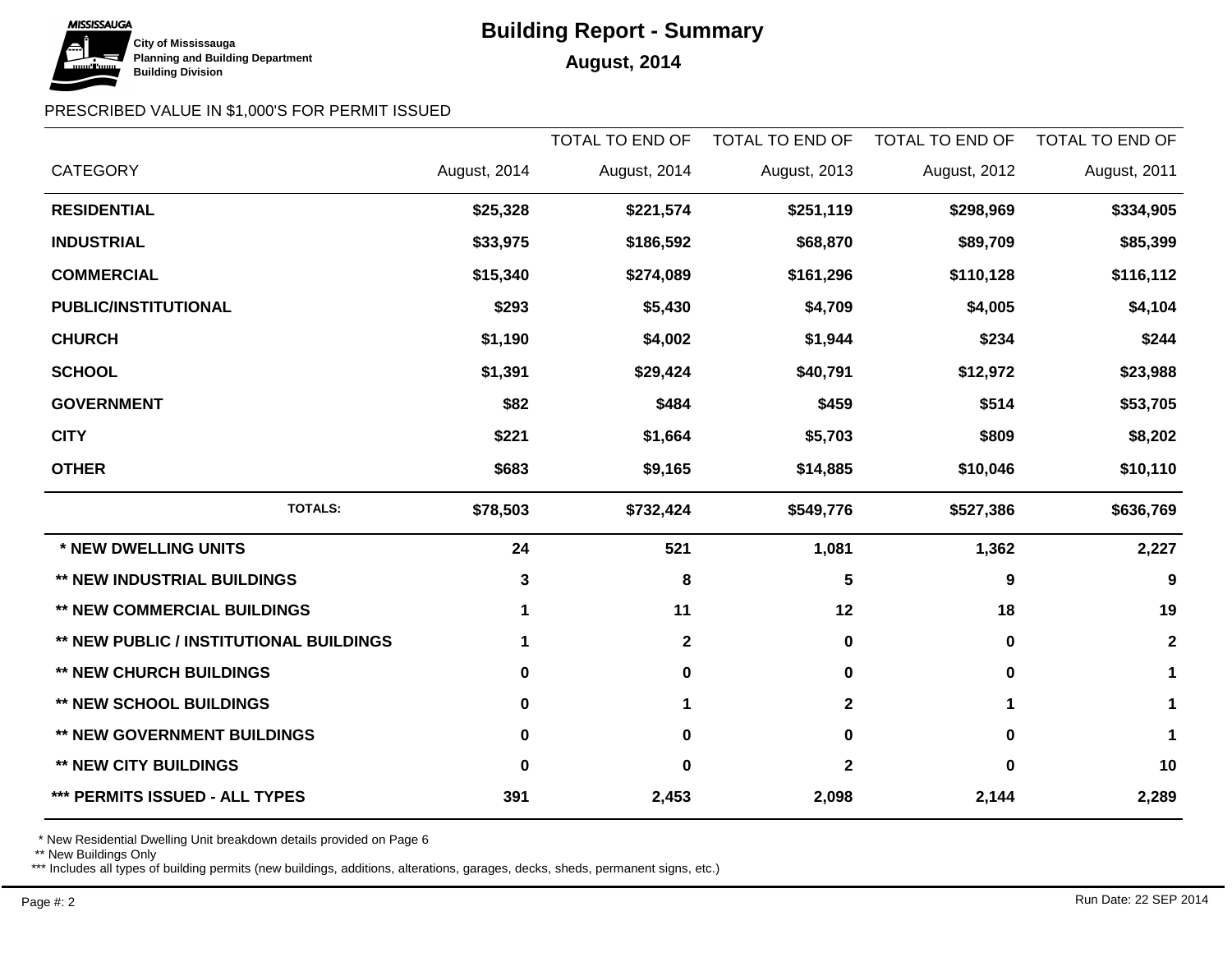## **MISSISSAUGA City of Mississauga Building Division**

# **Building Report - Summary**

## September, 2014

### PRESCRIBED VALUE IN \$1,000'S FOR PERMIT ISSUED

|                                                |                 | <b>TOTAL TO END OF</b> | TOTAL TO END OF | TOTAL TO END OF | <b>TOTAL TO END OF</b> |
|------------------------------------------------|-----------------|------------------------|-----------------|-----------------|------------------------|
| <b>CATEGORY</b>                                | September, 2014 | September, 2014        | September, 2013 | September, 2012 | September, 2011        |
| <b>RESIDENTIAL</b>                             | \$21,388        | \$242,962              | \$269,947       | \$415,549       | \$354,256              |
| <b>INDUSTRIAL</b>                              | \$14,313        | \$200,905              | \$74,940        | \$101,010       | \$101,194              |
| <b>COMMERCIAL</b>                              | \$34,465        | \$308,554              | \$191,933       | \$125,405       | \$122,075              |
| <b>PUBLIC/INSTITUTIONAL</b>                    | \$160           | \$5,590                | \$4,709         | \$4,005         | \$4,156                |
| <b>CHURCH</b>                                  | \$58            | \$4,060                | \$1,944         | \$450           | \$504                  |
| <b>SCHOOL</b>                                  | \$3,293         | \$32,717               | \$49,643        | \$14,212        | \$24,441               |
| <b>GOVERNMENT</b>                              | \$1,545         | \$2,029                | \$486           | \$514           | \$53,705               |
| <b>CITY</b>                                    | \$16,364        | \$18,028               | \$9,212         | \$2,813         | \$8,221                |
| <b>OTHER</b>                                   | \$1,355         | \$10,520               | \$16,368        | \$12,294        | \$12,845               |
| <b>TOTALS:</b>                                 | \$92,941        | \$825,365              | \$619,182       | \$676,252       | \$681,397              |
| * NEW DWELLING UNITS                           | 32              | 553                    | 1,100           | 1,692           | 2,257                  |
| <b>** NEW INDUSTRIAL BUILDINGS</b>             | 0               | 8                      | 5               | 11              | 9                      |
| <b>** NEW COMMERCIAL BUILDINGS</b>             | $\mathbf{2}$    | 13                     | 19              | 19              | 20                     |
| <b>** NEW PUBLIC / INSTITUTIONAL BUILDINGS</b> | 0               | $\mathbf{2}$           | 0               | 0               | $\mathbf{2}$           |
| <b>** NEW CHURCH BUILDINGS</b>                 | 0               | 0                      | 0               | 0               | 1                      |
| <b>** NEW SCHOOL BUILDINGS</b>                 | 0               | 1                      | $\mathbf 2$     | 1               | 1                      |
| ** NEW GOVERNMENT BUILDINGS                    | 1               | 1                      | $\mathbf 0$     | 0               | 1                      |
| <b>** NEW CITY BUILDINGS</b>                   | 1               | 1                      | 2               | 3               | 10                     |
| *** PERMITS ISSUED - ALL TYPES                 | 361             | 2,814                  | 2,420           | 2,584           | 2,574                  |

\* New Residential Dwelling Unit breakdown details provided on Page 6

\*\* New Buildings Only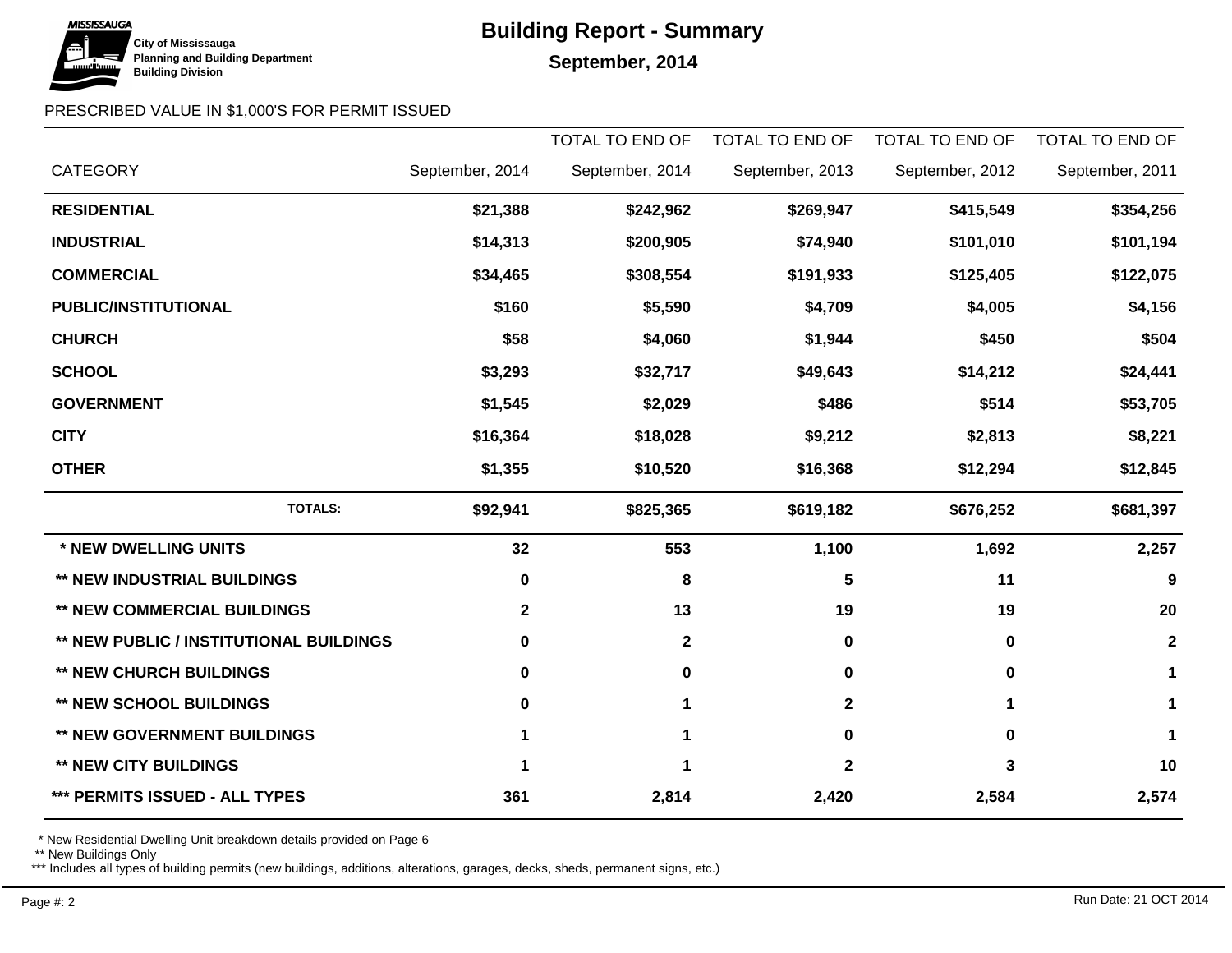

## **Building Report - Summary**

## PRESCRIBED VALUE IN \$1,000'S FOR PERMIT ISSUED

|                                         |               | TOTAL TO END OF | TOTAL TO END OF | TOTAL TO END OF | <b>TOTAL TO END OF</b> |
|-----------------------------------------|---------------|-----------------|-----------------|-----------------|------------------------|
| <b>CATEGORY</b>                         | October, 2014 | October, 2014   | October, 2013   | October, 2012   | October, 2011          |
| <b>RESIDENTIAL</b>                      | \$16,592      | \$259,554       | \$308,170       | \$435,554       | \$363,314              |
| <b>INDUSTRIAL</b>                       | \$55,932      | \$256,837       | \$110,713       | \$138,721       | \$110,456              |
| <b>COMMERCIAL</b>                       | \$17,607      | \$326,161       | \$218,470       | \$142,423       | \$134,035              |
| PUBLIC/INSTITUTIONAL                    | \$120         | \$5,710         | \$5,688         | \$4,486         | \$5,117                |
| <b>CHURCH</b>                           | \$10,730      | \$14,790        | \$1,975         | \$575           | \$621                  |
| <b>SCHOOL</b>                           | \$355         | \$33,072        | \$49,981        | \$14,313        | \$25,746               |
| <b>GOVERNMENT</b>                       | \$305         | \$2,334         | \$486           | \$514           | \$53,705               |
| <b>CITY</b>                             | \$435         | \$18,463        | \$9,770         | \$2,883         | \$8,889                |
| <b>OTHER</b>                            | \$936         | \$11,456        | \$19,202        | \$14,672        | \$13,974               |
| <b>TOTALS:</b>                          | \$103,012     | \$928,377       | \$724,455       | \$754,141       | \$715,857              |
| * NEW DWELLING UNITS                    | 22            | 575             | 1,190           | 1,717           | 2,269                  |
| ** NEW INDUSTRIAL BUILDINGS             | 3             | 11              | $\overline{7}$  | 16              | 9                      |
| <b>** NEW COMMERCIAL BUILDINGS</b>      | 3             | 16              | 21              | 20              | 22                     |
| ** NEW PUBLIC / INSTITUTIONAL BUILDINGS | 0             | $\mathbf 2$     | 0               | 0               | $\mathbf 2$            |
| <b>** NEW CHURCH BUILDINGS</b>          | $\mathbf{2}$  | $\mathbf 2$     | 0               | $\bf{0}$        | 1                      |
| <b>** NEW SCHOOL BUILDINGS</b>          | 0             | 1               | $\mathbf{2}$    | 1               | 1                      |
| ** NEW GOVERNMENT BUILDINGS             | 0             | 1               | 0               | 0               | 1                      |
| <b>** NEW CITY BUILDINGS</b>            | 0             |                 | 2               | 3               | 11                     |
| *** PERMITS ISSUED - ALL TYPES          | 390           | 3,204           | 2,817           | 2,853           | 2,806                  |

\* New Residential Dwelling Unit breakdown details provided on Page 6

\*\* New Buildings Only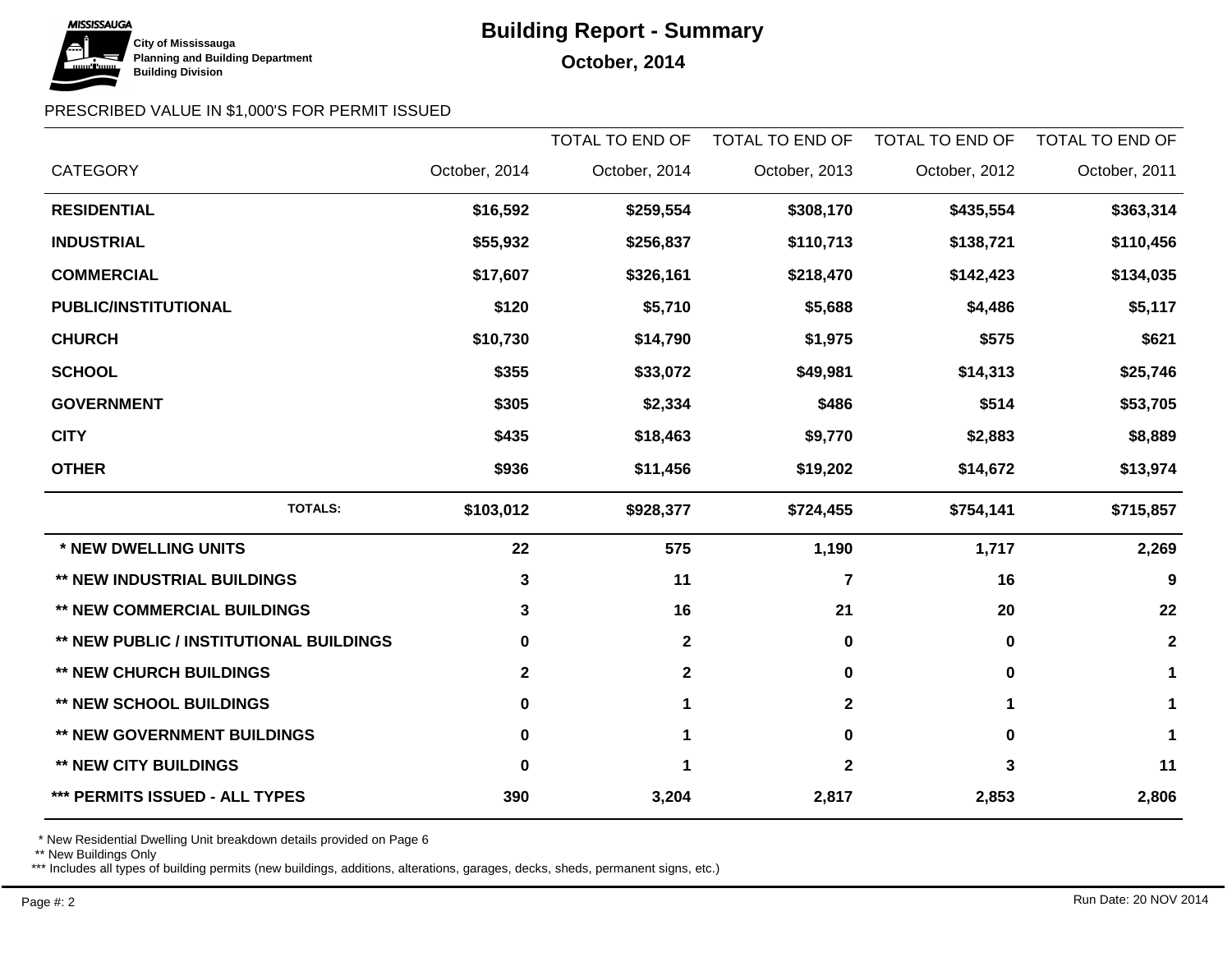## **MISSISSAUGA City of Mississauga Building Division**

# **Building Report - Summary**

**November, 2014** 

### PRESCRIBED VALUE IN \$1,000'S FOR PERMIT ISSUED

|                                         |                | <b>TOTAL TO END OF</b> | TOTAL TO END OF | <b>TOTAL TO END OF</b> | <b>TOTAL TO END OF</b> |
|-----------------------------------------|----------------|------------------------|-----------------|------------------------|------------------------|
| <b>CATEGORY</b>                         | November, 2014 | November, 2014         | November, 2013  | November, 2012         | November, 2011         |
| <b>RESIDENTIAL</b>                      | \$112,283      | \$371,837              | \$359,067       | \$449,586              | \$374,292              |
| <b>INDUSTRIAL</b>                       | \$12,706       | \$269,543              | \$127,735       | \$148,261              | \$113,590              |
| <b>COMMERCIAL</b>                       | \$39,719       | \$365,880              | \$236,160       | \$189,657              | \$144,658              |
| <b>PUBLIC/INSTITUTIONAL</b>             | \$14,966       | \$20,676               | \$6,788         | \$4,496                | \$5,232                |
| <b>CHURCH</b>                           | \$70           | \$14,860               | \$2,682         | \$575                  | \$647                  |
| <b>SCHOOL</b>                           | \$719          | \$33,791               | \$50,379        | \$14,378               | \$34,505               |
| <b>GOVERNMENT</b>                       | \$0            | \$2,334                | \$486           | \$514                  | \$53,705               |
| <b>CITY</b>                             | \$2,174        | \$20,637               | \$9,974         | \$3,099                | \$10,970               |
| <b>OTHER</b>                            | \$859          | \$12,315               | \$20,914        | \$16,124               | \$14,899               |
| <b>TOTALS:</b>                          | \$183,496      | \$1,111,873            | \$814,185       | \$826,690              | \$752,498              |
| * NEW DWELLING UNITS                    | 502            | 1,077                  | 1,359           | 1,733                  | 2,282                  |
| ** NEW INDUSTRIAL BUILDINGS             | 0              | 11                     | 7               | 17                     | 9                      |
| <b>** NEW COMMERCIAL BUILDINGS</b>      | 3              | 19                     | 22              | 22                     | 22                     |
| ** NEW PUBLIC / INSTITUTIONAL BUILDINGS | 0              | $\mathbf{2}$           | 0               | $\mathbf 0$            | $\boldsymbol{2}$       |
| <b>** NEW CHURCH BUILDINGS</b>          | 0              | $\boldsymbol{2}$       | 0               | 0                      | 1                      |
| <b>** NEW SCHOOL BUILDINGS</b>          | $\bf{0}$       | 1                      | $\mathbf 2$     | 1                      | $\mathbf 2$            |
| ** NEW GOVERNMENT BUILDINGS             | 0              | 1                      | 0               | $\bf{0}$               | 1                      |
| <b>** NEW CITY BUILDINGS</b>            | 1              | $\mathbf 2$            | $\mathbf{2}$    | 3                      | 12                     |
| *** PERMITS ISSUED - ALL TYPES          | 360            | 3,564                  | 3,115           | 3,110                  | 3,070                  |

\* New Residential Dwelling Unit breakdown details provided on Page 6

\*\* New Buildings Only